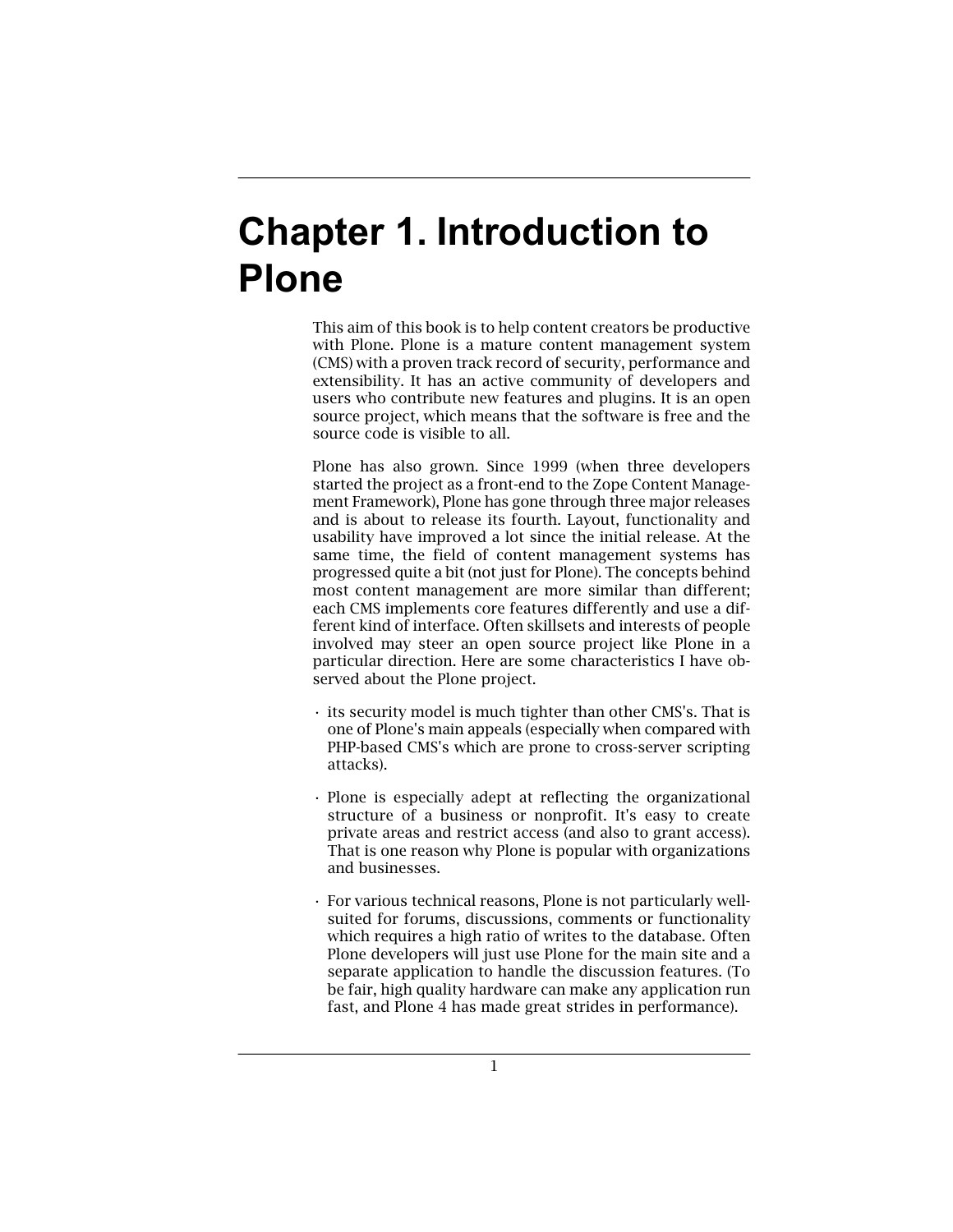- Plone has remained a popular choice at universities and public agencies. For this reason, accessibility and standards compliance remains ahead of the curve. On the other hand, the default installation tends to be bare bones and lack common features you'd see on a basic content management system. If you want to have a blog on your site for instance, you need to install an addon which brings this functionality (and decide which blogging addon is best).
- A lot of features are enabled not by tweaking something in the interface but by uploading files onto the file system (often by means of an automated process to grab the python files from an external site). This separates the configuration files from the actual database. On the other hand, the Plone interface doesn't really allow you to edit these configuration files easily.
- Because of its security model, ordinary users often lack the right to modify default styles or to make major changes to the site's layout for pages they create. Content creators have control mainly over the main content area (which they edit with TinyMCE, the rich text web editor) and (for some) the ability to add/subtract portlets (small little boxes on the left or right side of the page).

## **Goals for this Book**

This book is directed mainly for people who will be creating and editing content on a Plone site. Although it provides information about features available only to Plone Administrators (or users with the Manager role), this will not be covered in any great depth. Nor will this book discuss system administration tasks like upgrading/debugging/managing the files on the server and maintaining the Zope database. Programmers and web designers will not find any specific programming tips or customizations in this book. On the other hand, we will cover many common user problems with Plone sites, so this book might help site administrators anticipate problems before they occur.

Like many software projects, Plone is a vast ecosystem consisting of (mainly) open-source and proprietary add-ons. People have customized Plone for many different situations and content areas. It's possible for site developers to download and install business-oriented features (such as shopping carts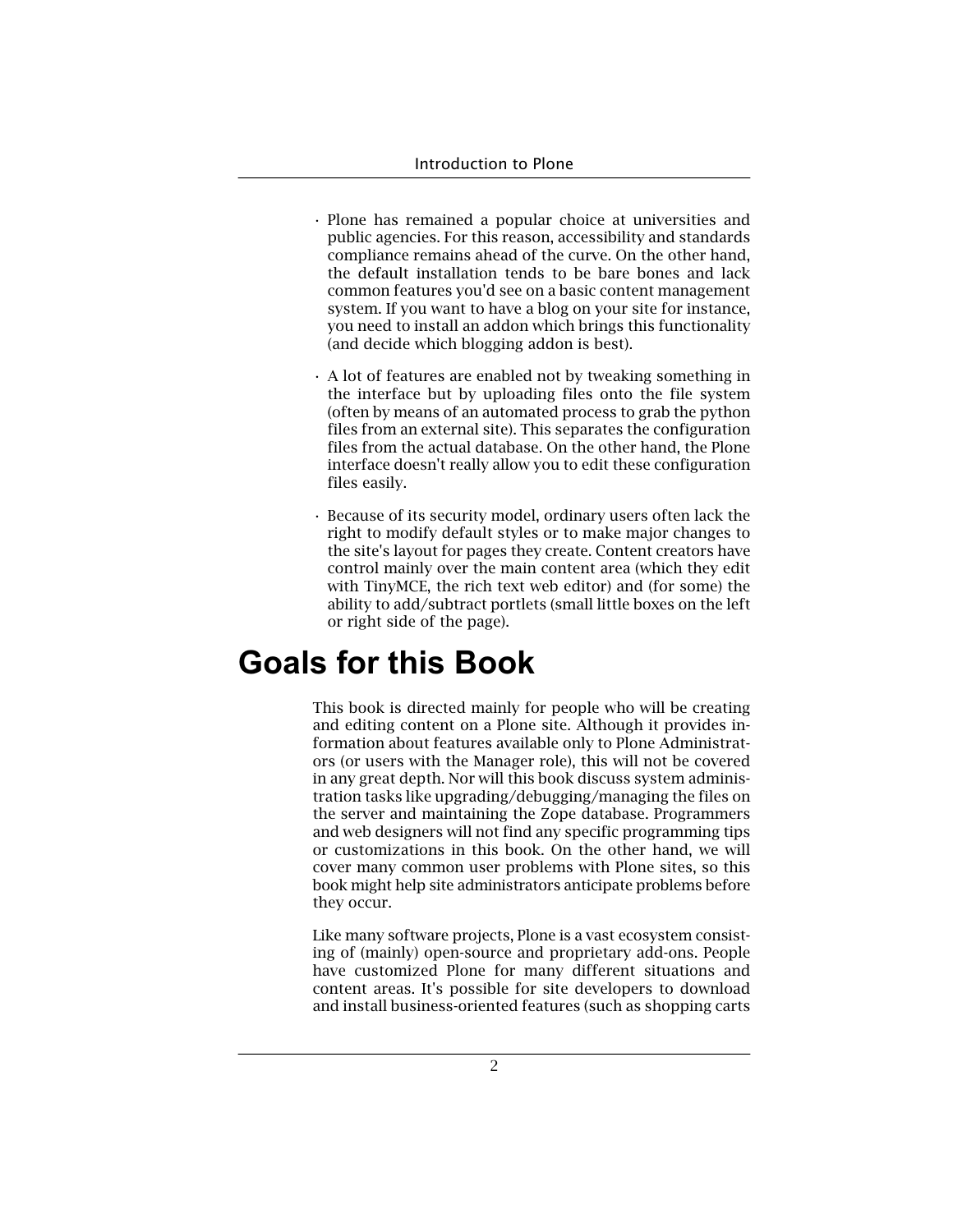and classified ads), publishing features (books production, blogs & documentation development), multimedia (embedded video players, flash support), nonprofits (wikis, discussion boards) and corporate intranets (LDAP authentication).

However, it does not make sense to try to discuss these extra features and customizations. Instead this book has a simple goal: to provide an in-depth understanding for the most important out-of-the-box features found in a generic Plone installation. Why do this?

First, any customized content types found on a company's Plone site is likely to be based upon the original content types included with Plone. Even if your company's site has a content type called *Meeting Minutes*, it will probably contain many features from the generic Page content type.

Second, addons usually build upon and improve generic Plone features and make Plone easier to use. Once you learn about the basic content types (and other basic concepts like workflow and sharing), you will have mastered what I believe to be the "hard parts" about Plone.

Third, core features for Plone are less likely to change than features in products and add-ins. That means that information in this book will likely to remain useful even after Plone is upgraded to a newer version. Sure, each major upgrade adds and remove features, but the core functionality doesn't change that radically (except in a positive way). On the other hand, information about third-party plugins go out-of-date pretty quickly. Out of the stack of Plone books I have accumulated over the years (including an earlier edition of this book), the sections covering the generic features remain the most relevant and least out-of-date.

### **How this Book is Organized**

Most of the chapters assume that you are an ordinary user, with no special Manager (i.e. Plone Administrator) privileges. However, some features may be available only if you user account has a certain role. The chapters on sharing and the publication process assume that multiple users are working together who have different user roles.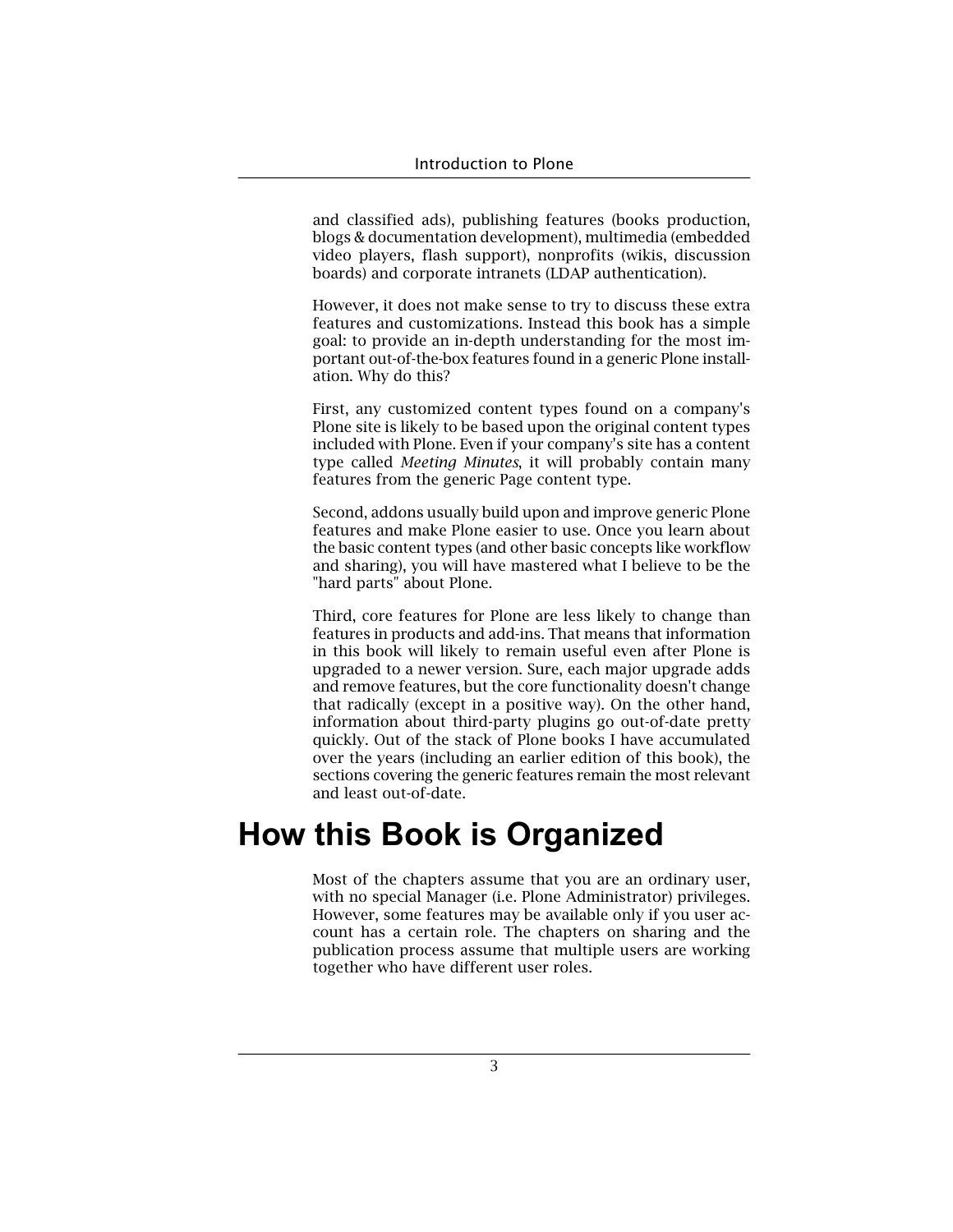In a number of cases, I have described special features available only to the Plone Administrator when I thought that doing so might shed insight about why the feature appears the way that it does. In addition, I have provided a chapter (Chapter 12, *Global Settings for Creating Content* [204] which gives ordinary users a quick tour of some things the Plone Administrator can configure. In some cases, simply knowing that a feature is available may make it easier to convince the Plone Administrator that there is a need to enable it.

Some advanced topics (like portlets, collections and sharing) used to be available only to Plone Administrators. However, over time, Plone Administrators have figured out ways to delegate responsibility for these features to advanced users.

But most of the book covers the basics of how to create pages, how to share content items and the differences between various content types.

Near the end of the book are two chapters offering tips and tricks for how to perform common tasks and how to improve the usability and navigation of a site.

At the end is an appendix about workflows and a glossary.

# **Plone 4 vs. Plone 3:What is Different**

The primary focus of the Plone 4 release was on improving performance and backend features for developers. Most of these changes will not normally be visible to the content creator (except perhaps the sense that Plone is faster). But there are also noteworthy changes of interest to the content creator:

- 1. Plone 4 has changed its default text editor from Kupu to TinyMCE. TinyMCE doesn't look much different from Kupu, but it has a bigger base of users than just Plone users.
- 2. The default theme is different and streamlined from previous versions. It is more minimal, less intrusive. Usually an organization will customize the default theme, so it's unlikely that a content creator will deal with the default theme.